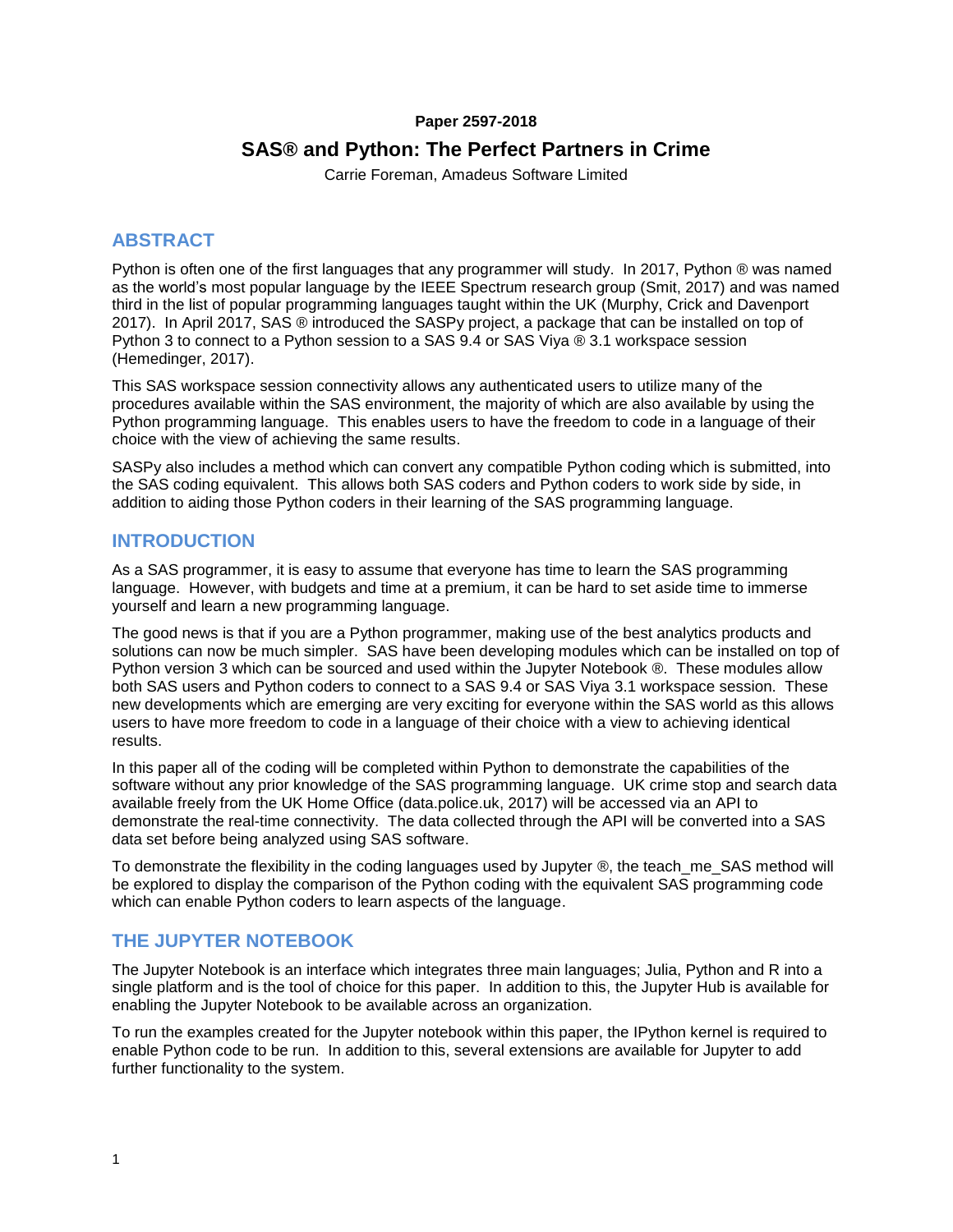Four examples of extensions available to install for Jupyter specifically created for SAS include;

- SASPy: A module used to allow a connection to be made to SAS 9.4. This is required to enable users to create Python coding to surface SAS objects.
- SAS Kernel: A kernel which allows SAS code to be executed within the Jupyter Notebook. \*
- Pipefitter: A package used to create and assess SAS Viya 3.1 and SAS 9.4 data mining models. \*
- Python-SWAT: A package which allows users to connect to a SAS Viya 3.1 session and execute CAS actions using Python coding.
- \* Requires the SASPy module.

To run the examples within this paper only the SASPy module will be required.

### **CONNECTING TO A SAS SESSION**

On opening the Jupyter Notebook for the first time a new notebook is displayed containing a single code cell. The toolbars at the top of the page are used to control the workings for the notebook. All code within this paper can be typed directly into a code cell and is run by selecting the run button within the toolbar menu.

|      |                            |                              |  |                 | C JUDYTET New Notebook Last Checkpoint: a few seconds ago (unsaved changes) |                | Logout     |
|------|----------------------------|------------------------------|--|-----------------|-----------------------------------------------------------------------------|----------------|------------|
| File |                            | Edit View Insert Cell Kernel |  | Widgets<br>Help |                                                                             | <b>Trusted</b> | Python 3 O |
|      |                            |                              |  |                 |                                                                             |                |            |
|      |                            |                              |  |                 |                                                                             |                |            |
|      | In $\lceil \cdot \rceil$ : |                              |  |                 |                                                                             |                |            |

#### **Display 1. The Jupyter Notebook**

Prior to connecting to a SAS Session within Jupyter Notebook the SASPy module needs to be loaded into Python. This can be completed up by typing the Python import command into a code cell. The code to complete this is as follows:

**import** saspy

Once this has been completed, to connect to a SAS Session, a connection statement is required. Within the connection statement a configuration name is specified. This configuration name matches a connection method which is set up within a user's sascfg.py file found within their SASPy configuration. The file contains a number of configurable options which are available for a user to adapt to customize their connection to SAS 9.4 or SAS Viya 3.1. The connection statement is formatted as below:

```
sas = saspy.SASsession(cfgname = 'iomwin')
```
In this example, the IOM method for Windows ® Operating Systems is used to connect to the local machine. IOM methods are available to connect to any Operating System. In addition to this, STDIO methods are also available for Linux ® connections to SAS workspace sessions (SAS, 2017).

On running the connection statement, this will prompt for a username and password. Once these have been entered, if a connection is made successfully a message will be displayed below the code cell:

```
Please enter the IOM user id: carrie.foreman
Please enter the password for IOM user: ........
SAS Connection established. Subprocess id is 1524
```
## **Output 1. A sucessful connection is made to SAS 9.4**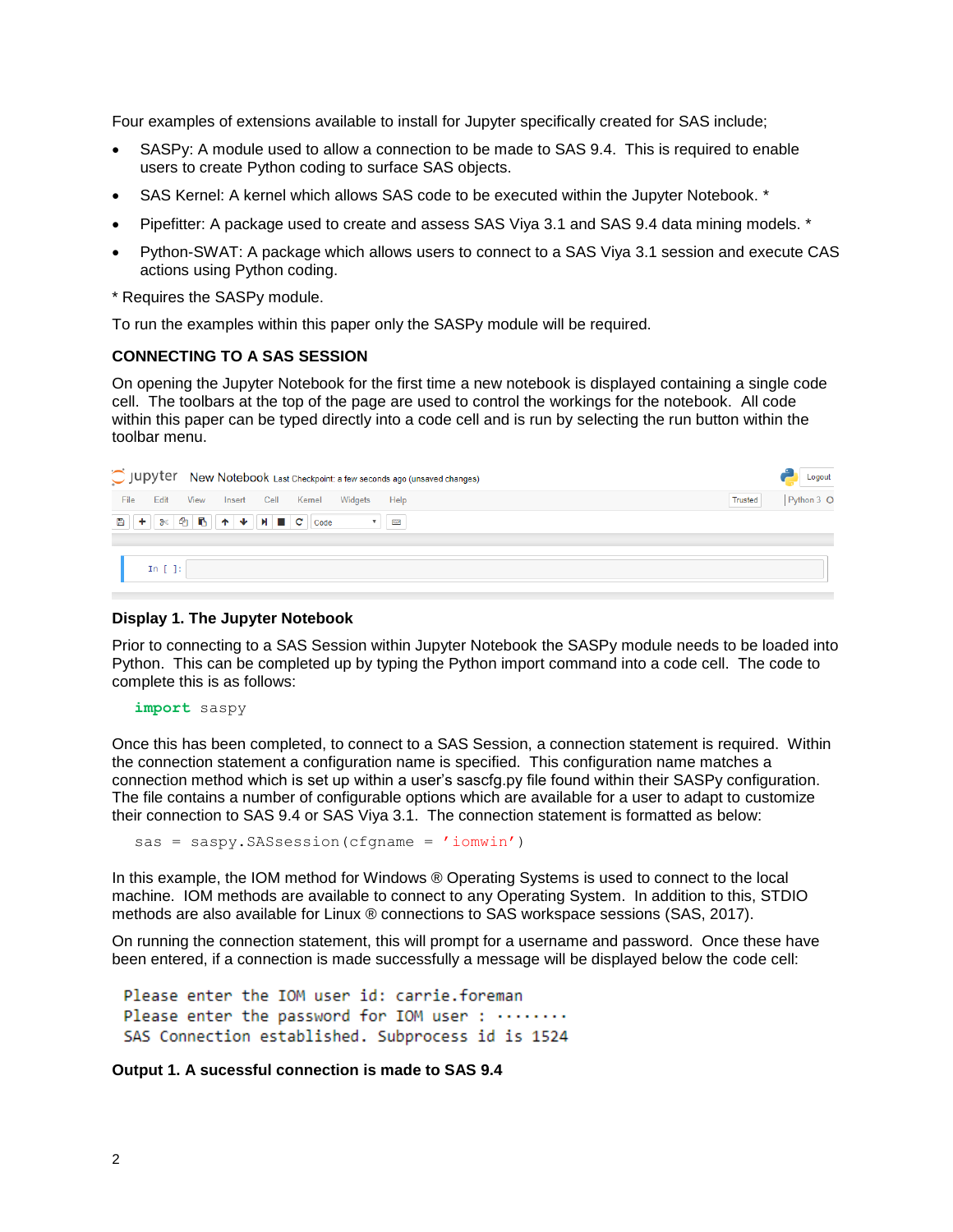## **CONNECTING TO THE DATA**

The data which will be used within this example is that of the Thames Valley Police stop and search data. The data is available via API and contains information on where stop and searches took place in addition to the ethnicity and gender of those searched. To connect to the JSON API the pandas read json function is required. This can be used to convert the API data into a pandas dataframe. To complete this task, access to the Python pandas library is required. Pandas is a library created specifically for the Python programming language to perform data analysis and manipulations. To gain access to pandas, the pandas module needs to be imported using an alias (in this example we will use pd). The alias can then be used for any calls to the pandas module:

**import** pandas **as** pd

To convert the data within the API to a pandas dataframe the following code is required:

```
df = pd.read_json('https://data.police.uk/api/stops-force?force=thames-
valley&data=2017-07')
```
To view the pandas dataframe  $df$  can be run within a code cell:

|                  |                | age_range | datetime                    | gender | involved person | legislation                                            |                          | object of search officer defined ethnicity | outcome                                      | outcome link to object removed clothing |       |                           | latitude longitude |
|------------------|----------------|-----------|-----------------------------|--------|-----------------|--------------------------------------------------------|--------------------------|--------------------------------------------|----------------------------------------------|-----------------------------------------|-------|---------------------------|--------------------|
|                  |                |           | 25-34 2017-07-01 00:00:00   | Male   | True            | Misuse of Drugs Act 1971 (section 23)                  | <b>Controlled drugs</b>  | White                                      | False                                        | NaN                                     |       | False 51.739670 -0.967298 |                    |
|                  |                |           | 25-34 2017-07-01 00:00:00   | Male   | True            | Misuse of Drugs Act 1971 (section 23)                  | <b>Controlled drugs</b>  | White                                      | False                                        | NaN                                     | False | 51.739670 -0.967298       |                    |
|                  | $\overline{2}$ |           | 18-24 2017-07-01 00:00:00   | Male   | True            | Misuse of Drugs Act 1971 (section 23)                  | Controlled drugs         | White                                      | False                                        | NaN                                     | False | 51.739670 -0.967298       |                    |
|                  |                |           | 10-17 2017-07-01 04:03:00   | Male   | True            | Misuse of Drugs Act 1971 (section 23)                  | Controlled drugs         | <b>Black</b>                               | False                                        | NaN                                     |       | False 51.507752 -0.598295 |                    |
|                  |                | $10-17$   | 2017-07-01 04:03:00         | Male   | <b>True</b>     | Misuse of Drugs Act 1971 (section 23)                  | <b>Controlled drugs</b>  | <b>Black</b>                               | False                                        | NaN                                     |       | False 51.507752 -0.598295 |                    |
|                  |                | mier 34   | 2017-07-01 13:30:00         | Male   | True            | Misuse of Drugs Act 1971 (section 23)                  | <b>Controlled drugs</b>  | White                                      | Article found - Detailed outcome unavailable | True                                    | False | 51.628712 -0.751329       |                    |
| 6                |                |           | 18-24 2017-07-01 17:32:00   | Male   | True            | Misuse of Drugs Act 1971 (section 23)                  | <b>Controlled drugs</b>  | White                                      | Article found - Detailed outcome unavailable | <b>NaN</b>                              |       | False 51.418490 -1.510796 |                    |
|                  |                | $18 - 24$ | 2017-07-01 17:48:00         | None   | True            | Misuse of Drugs Act 1971 (section 23)                  | <b>Controlled drugs</b>  | White                                      | <b>Suspect arrested</b>                      | True                                    | False | 51.400908 -1.319032       |                    |
| $\mathbf{R}$     |                |           | 18-24 2017-07-01 17:55:00   | None   | True            | Misuse of Drugs Act 1971 (section 23)                  | <b>Controlled drugs</b>  | White                                      | False                                        | NaN                                     |       | False 51.418490 -1.510796 |                    |
|                  |                |           | over 34 2017-07-01 18:50:00 | Male   | True            | Misuse of Drugs Act 1971 (section 23)                  | <b>Controlled drugs</b>  | None                                       | Suspect arrested                             | True                                    | False | 51.547442 -0.893619       |                    |
| 10 <sup>10</sup> |                | 10-17     | 2017-07-01 21:52:00         | Male   |                 | True Police and Criminal Evidence Act 1984 (section 1) | Article for use in theft | White                                      | False                                        | <b>NaN</b>                              |       | False 51.734236 -1.211889 |                    |
|                  |                |           |                             |        |                 |                                                        |                          |                                            |                                              |                                         |       |                           |                    |

**Output 2. View the Pandas data frame within Jupyter Noteboook**

## **PYTHON DATA MANIPULATION**

To convert the pandas dataframe into a SAS data set, some data manipulation is required. This is due to the differences between the storage of some variables within pandas and how this compares with variables types and naming conventions supported by the SAS environment. To view the data types stored within the pandas library df.info() can be run:

df.info()

| <class 'pandas.core.frame.dataframe'=""></class>           |                             |
|------------------------------------------------------------|-----------------------------|
| RangeIndex: 497 entries, 0 to 496                          |                             |
| Data columns (total 16 columns):                           |                             |
| age range                                                  | 456 non-null object         |
| datetime                                                   | 497 non-null datetime64[ns] |
| gender                                                     | 437 non-null object         |
| involved_person                                            | 497 non-null bool           |
| legislation                                                | 325 non-null object         |
| location                                                   | 321 non-null object         |
| object of search                                           | 497 non-null object         |
| officer defined ethnicity                                  | 494 non-null object         |
| operation                                                  | 497 non-null bool           |
| operation name                                             | 0 non-null float64          |
| outcome                                                    | 497 non-null object         |
| outcome linked to object of search                         | 99 non-null float64         |
| outcome object                                             | 497 non-null object         |
| removal of more than outer clothing                        | 325 non-null float64        |
| self defined ethnicity                                     | 479 non-null object         |
| type                                                       | 497 non-null object         |
| dtypes: bool(2), datetime64[ns](1), float64(3), object(10) |                             |
| memory usage: 36.0+ KB                                     |                             |

**Output 3. Pandas dataframe information prior to any manipulation**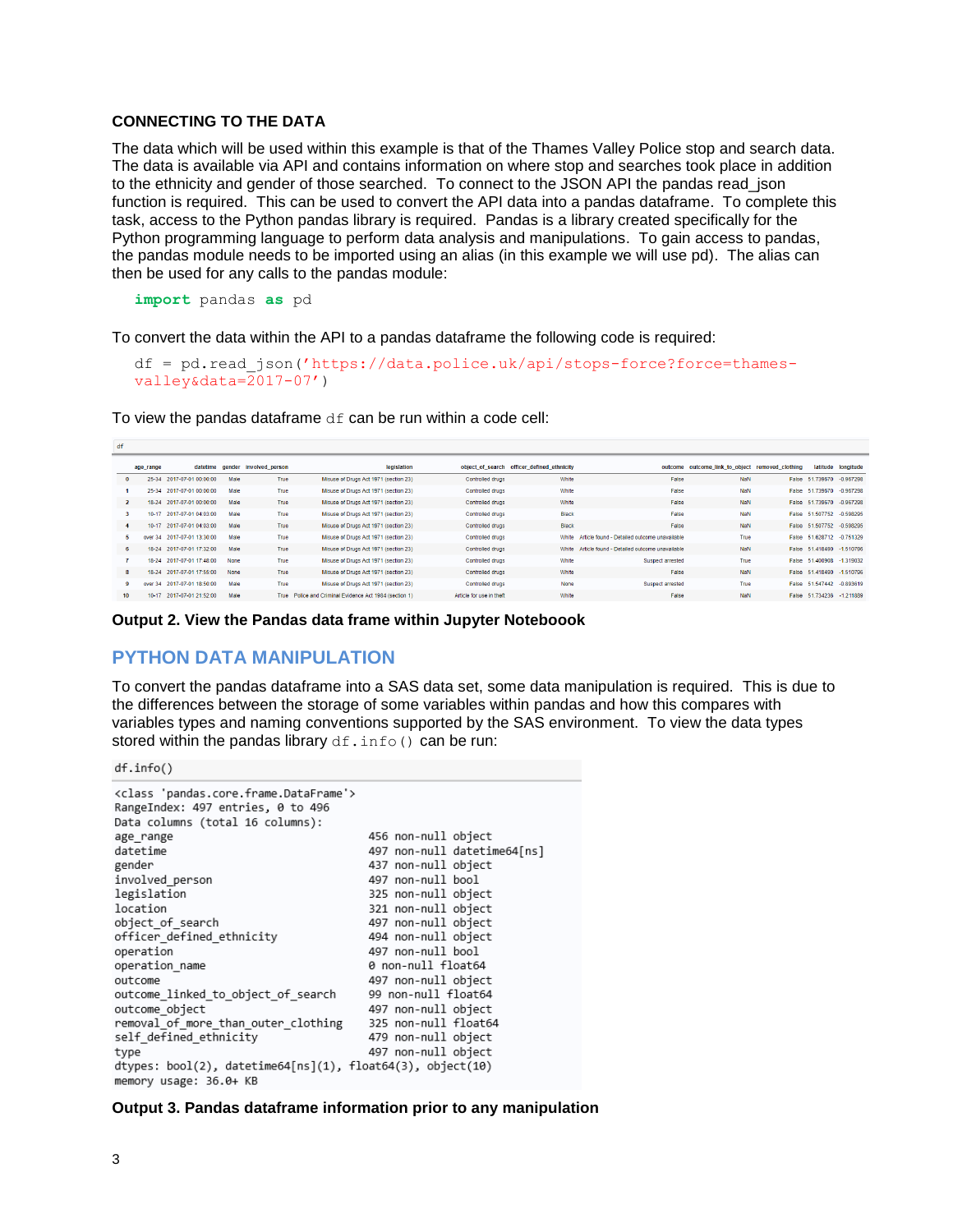## **DATA PREPARATION**

Using  $df \text{.info}()$  and viewing the dataset in full, four steps have been identified with the data which need to be completed before the data can be converted:

- 1. The columns "outcome linked to object of search" and "removal of more than outer clothing" have names which are 34 and 35 characters and in length respectively. SAS 9.4 and SAS Viya 3.1 require that the names of variables within a data set are of a maximum length of 32 characters.
- 2. The columns "operation" and "involved person" are of type boolean. SAS 9.4 accepts only character or numeric variables, therefore any variables of type Boolean need to be changed to either character strings or numeric values of 1 or 0 prior to conversion to a SAS data set.
- 3. The "outcome" column contains values which are recorded as a set of quotes "". Within SAS this is not interpreted as a value and therefore misaligns the values for any variables to the right of this within the data set. These values need to be replaced to allow them to be identified within the data.
- 4. The column "location" has two outcomes; either multiple pieces of information which includes latitude and longitude coordinates, or a missing value. On reading this data into SAS without any manipulation any non-missing values are not identified, and the variable is assigned to missing. These values need to be extracted from this column before the data is converted into a SAS data set.

Each of these steps requires manipulation using Python coding prior to conversion within SAS.

### **Task 1: Column names**

To rectify the issue of the two columns which have names that are greater than 32 characters we need to rename the columns within the pandas dataframe. The original column name will be replaced with a new shorter column name.

| <b>Original Column Name</b>         | <b>New Column Name</b> |  |  |  |  |
|-------------------------------------|------------------------|--|--|--|--|
| outcome_linked_to_object_of_search  | outcome_link_to_object |  |  |  |  |
| removal_of_more_than_outer_clothing | removed_clothing       |  |  |  |  |

### **Table 1. Column name changes within Pandas**

We can use the dataframe rename function provided by the pandas module to complete this task. This function allows us to assign a new name for a column within a pandas dataframe:

```
df = df.rename(columns={'outcome_linked_to_object_of_search': 
'outcome link to object',
'removal of more than outer clothing': 'removed clothing'})
```
### **Task 2: Boolean data types**

Any Boolean data types within pandas need to be converted to character or numeric data to be read into SAS. In this example character strings will be used. To complete this, we can use the dataframe replace function provided by the pandas module to complete this task. This function allows us to specify a list of values that we would like to assign to an alternative value. For the police stop and search data any values within the data that are defined as a Boolean true or false will be assigned to the text strings of "True" or "False":

```
booleanDictionary = {True: 'True', False: 'False'}
df = df.replace(booleanDictionary)
```
### **Task 3: Outcome column values empty**

The outcome column has values which are recorded as "". This is an issue, as on conversion to a SAS data set, the data is misaligned causing values to be read into incorrect variables. To rectify this issue, we need to iterate using the iterrows generator through the data set to identify those records where the length of the string stored for outcome is less than one character. To complete this the numpy module can be used which allows access to mathematical functions and arrays.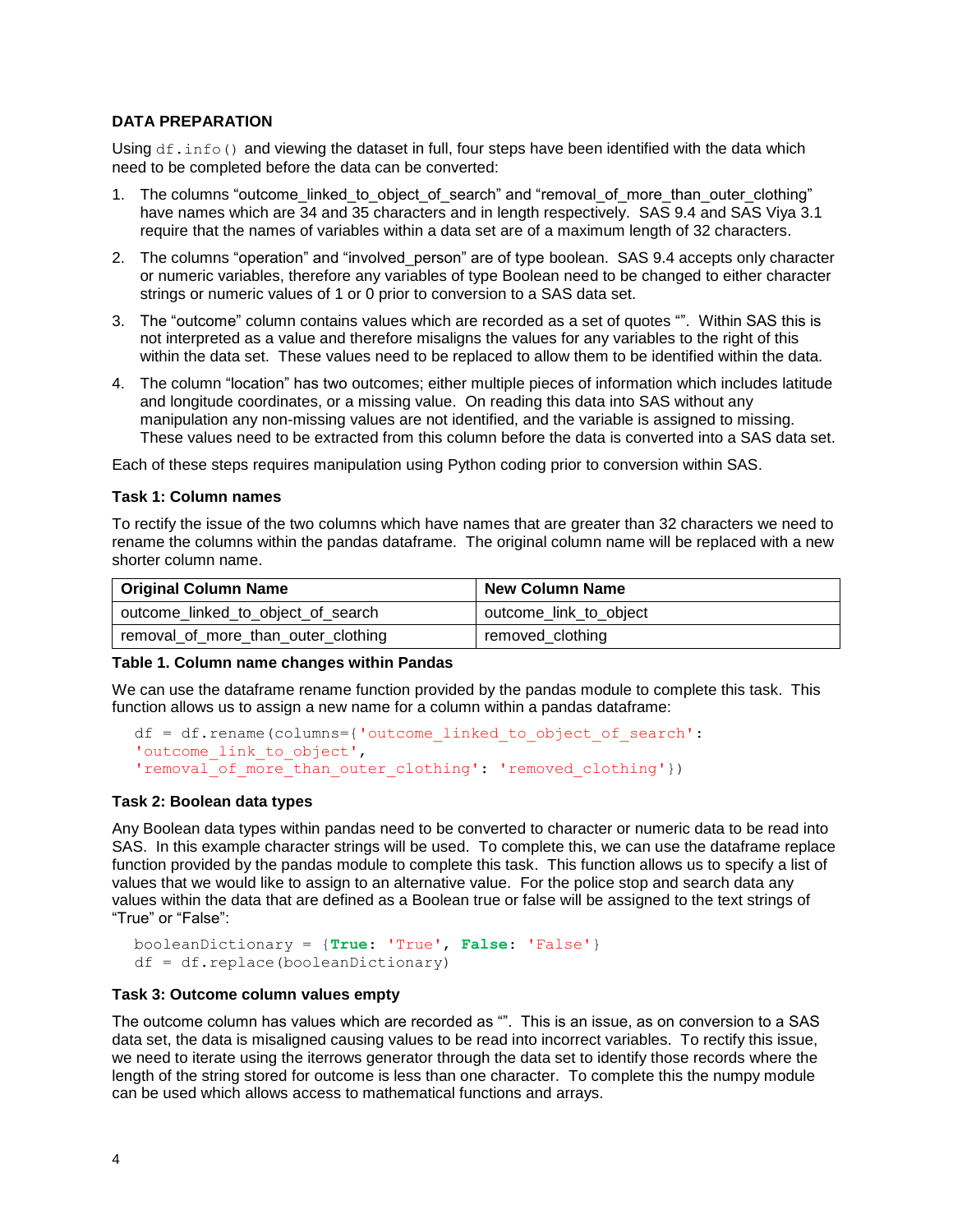To import the numpy module you can use the code below:

**import** numpy **as** np

Two additional columns are added to the pandas dataframe.

| <b>New Column</b> | Value                                                                                                                                                                                 |
|-------------------|---------------------------------------------------------------------------------------------------------------------------------------------------------------------------------------|
| tmpstring         | Stores the value of the outcome column as a string.                                                                                                                                   |
| length            | Calculates the length of the value stored within the tmpstring column.                                                                                                                |
| outcome           | For any rows where the length column has a value less than 1, the outcome column<br>will be assigned to the value of "False". In any other cases, the outcome will not be<br>changed. |

### **Table 2. Additional columns within Pandas**

The code to complete this is as follows:

```
for index, row in df.iterrows():
   df['tmp string'] = df['outcome'].astype(str)df['tmp'length'] = df['tmp string'].str.length() df['outcome'] = np.where(df['tmp_length'] < 1, 'False', df['outcome'])
```
### **Task 4: The location column**

Within the API additional items of information are stored within the location column. This includes the following two additional values which we would like to include within the data:

- **Latitude**
- **Longitude**

These values can be extremely useful for analysis within SAS and can be used to plot police stop and search locations on a map. To extract this information an 'if' statement has been used within Python coding. This statement identifies whether a location variable is blank. If the variable is blank, then two new columns named latitude and longitude will be set to none within the data set. Where this is not the case, the values have been extracted from the string using point identifiers to extract the relevant parts.

```
for index, row in df.iterrows():
     df['tmp_location'] = df['location'].astype(str)
     if row['location'] is None:
         df['latitude'] = None
         df['longitude'] = None
     else:
        df['latitude'] = df['tmp location'].str[14:23]
        df['longitude'] = df['tmp location'].str[-11:-2]
```
#### **Task 5: Convert latitude and longitude to numeric**

As the latitude and longitude were extracted from a string using Python code, these are currently stored as non-null objects. To perform calculations on these, or to plot them on a map, it is required that these values are stored as numeric values. A numeric column stored within Python would be a non-null float64. To convert to this variable type, the to\_numeric function is required. The coerce option has been used on the to numeric function to allow any values which cannot be converted to be recorded as missing values. The code to complete this is as follows:

```
df['latitude'] = pd.to_numeric(df['latitude'], errors='coerce')
df['longitude'] = pd.to_numeric(df['longitude'], errors='coerce')
```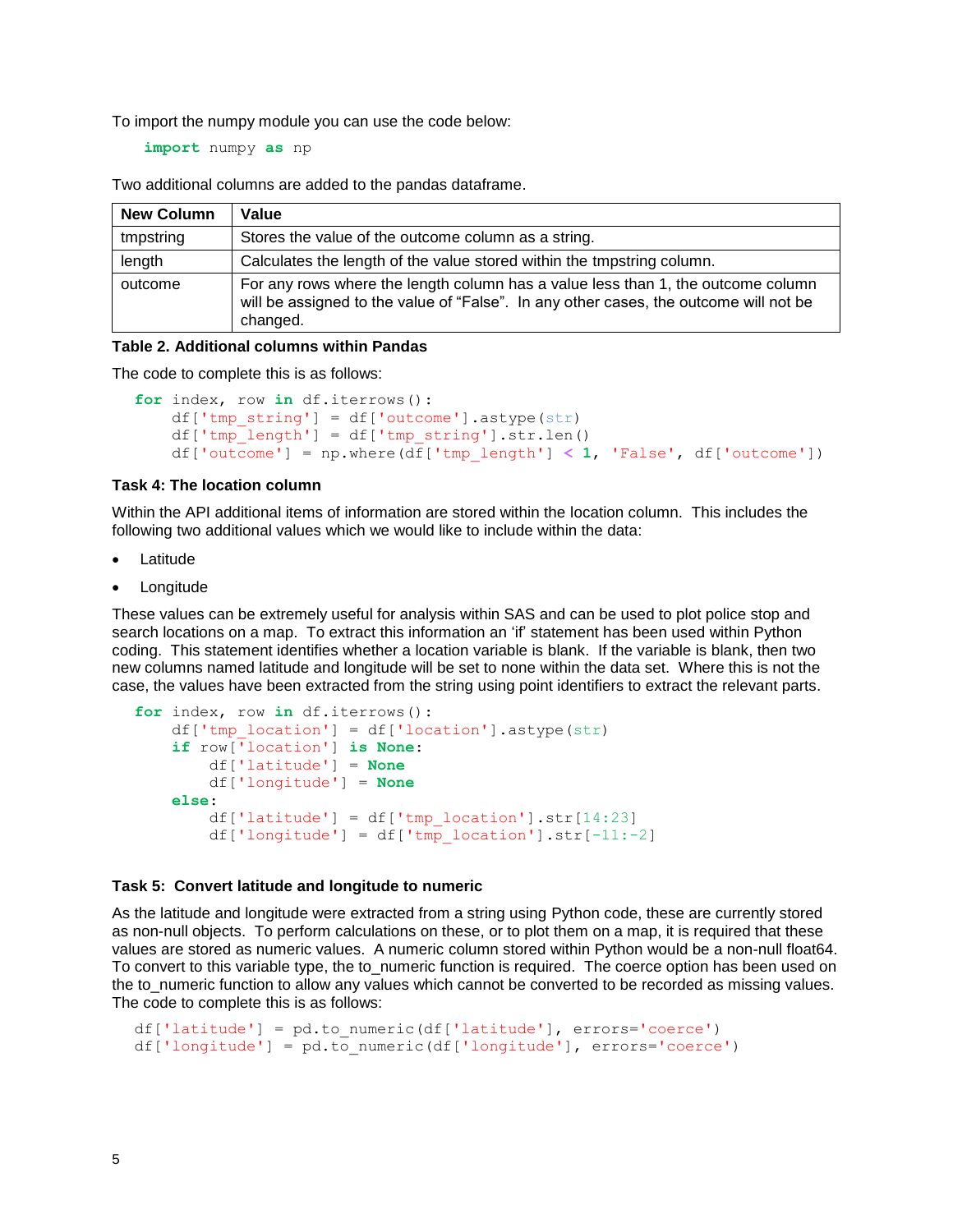### **Task 6: Dropping unnecessary columns**

The following columns can then be dropped from the pandas dataframe as they are not required further for manipulation within SAS.

- location
- operation
- operation\_name
- outcome\_object
- self defined ethnicity
- type
- loc\_string

To remove these variables, the del operator can be used:

```
del df['location']
del df['operation']
del df['operation_name']
del df['outcome_object']
del df['self_defined_ethnicity']
del df['type']
del df['loc_string']
```
## **VERIFY THE DATA TYPES ARE CORRECT**

Once the pandas manipulation has been completed,  $df \text{.info}()$  can be run again to verify that the data types are set correctly.

```
df.info()<class 'pandas.core.frame.DataFrame'>
RangeIndex: 499 entries, 0 to 498
Data columns (total 12 columns):
age range
                                     471 non-null object
                                    499 non-null datetime64[ns]
datetime
gender
                                   462 non-null object
involved_person
                                  499 non-null object
1001-0111 00ject<br>
legislation 340 non-null object<br>
object_of_search 481 non-null object<br>
officer_defined_ethnicity 491 non-null object<br>
outcome 499 non-null object
                                ayy non-null object<br>95 non-null object<br>אבסברת הייתוניים
outcome_link_to_object
removed_clothing
                                     347 non-null object
latitude
                                     330 non-null float64
longitude
                                     330 non-null float64
dtypes: datetime64[ns](1), float64(2), object(9)
memory usage: 46.9+ KB
```
#### **Output 4. Pandas dataframe information after manipulation**

The data types within the dataframe are now prepared for analysis in SAS. All SAS numeric variables are stored in the dataframe as either a non-null float 64 or a non-null datetime64[ns]. In addition to this, any character columns are defined as non-null objects and are therefore suitable to convert into SAS character variables.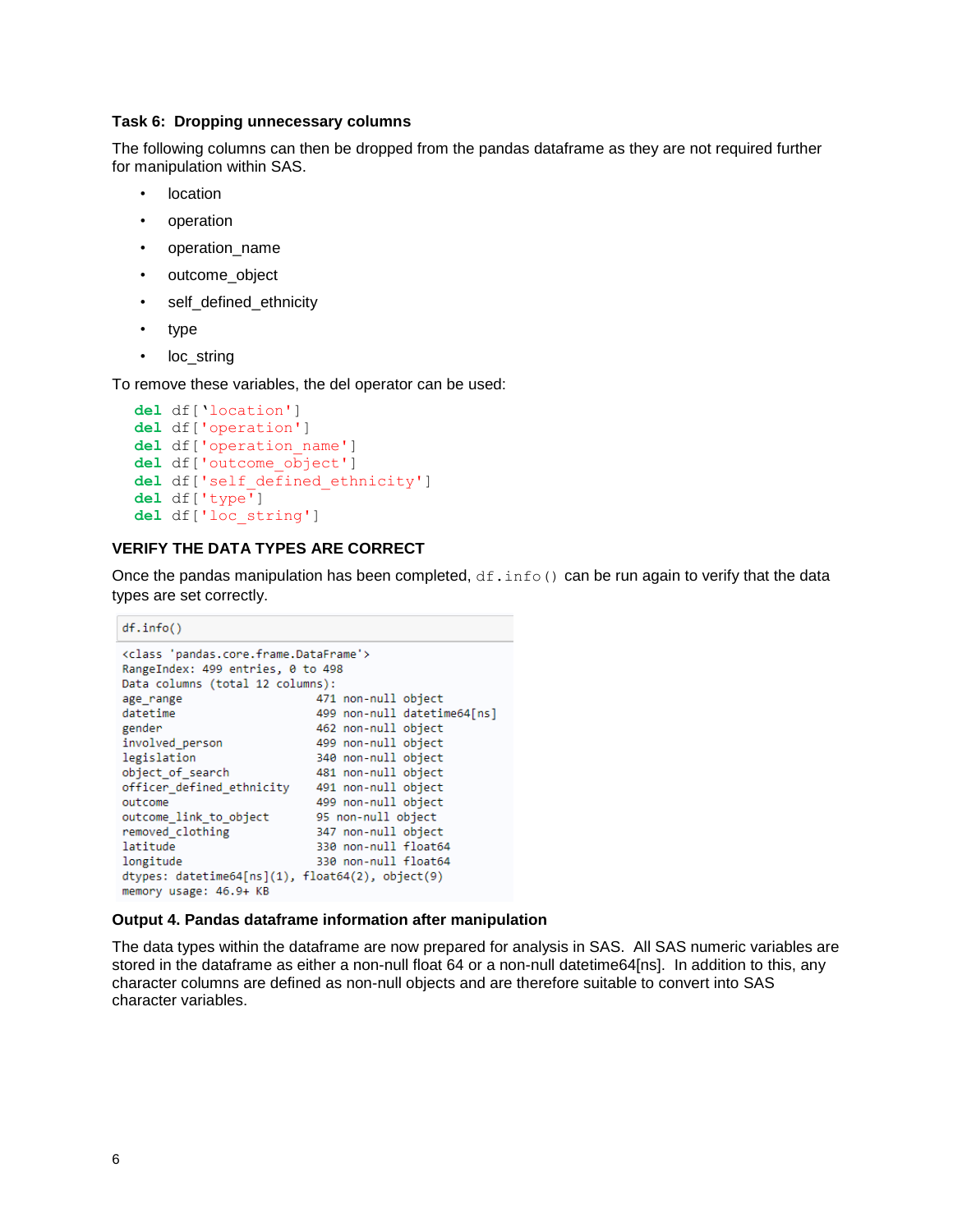The data can also be viewed using the  $df$ . head (20) function.

|                  | $d$ f.nead(20) |                             |        |                                 |                                                                     |                         |                                            |                        |                                                 |            |                     |                    |
|------------------|----------------|-----------------------------|--------|---------------------------------|---------------------------------------------------------------------|-------------------------|--------------------------------------------|------------------------|-------------------------------------------------|------------|---------------------|--------------------|
|                  |                |                             |        |                                 |                                                                     |                         |                                            |                        |                                                 |            |                     |                    |
|                  | age_range      |                             |        | datetime gender involved person | legislation                                                         |                         | object of search officer defined ethnicity |                        | outcome outcome link to object removed clothing |            |                     | latitude longitude |
|                  | $\mathbf{0}$   | over 34 2017-06-02 13:25:00 | Male   | True                            | None                                                                | Controlled drugs        |                                            | Black Suspect arrested | True                                            | <b>NaN</b> | <b>NaN</b>          | NaN                |
|                  |                | over 34 2017-06-06 15:20:00 | Female | True                            | Police and Criminal Evidence Act 1984 (section 1)                   | Stolen goods            | White                                      | False                  | <b>NaN</b>                                      | False      | 51.612171           | $-0.787758$        |
|                  | $\mathbf{2}$   | over 34 2017-06-25 00:48:00 | Male   | True                            | Misuse of Drugs Act 1971 (section 23)                               | <b>Controlled drugs</b> | White                                      | False                  | <b>NaN</b>                                      | False      | 51.722832           | $-1.202112$        |
| 3                |                | over 34 2017-06-23 11:00:00 | Male   | True                            | None                                                                | Stolen goods            | White                                      | False                  | <b>NaN</b>                                      | <b>NaN</b> | <b>NaN</b>          | NaN                |
| 4                |                | over 34 2017-06-26 12:05:00 | Male   | True                            | None                                                                | Stolen goods            | White                                      | False                  | <b>NaN</b>                                      | <b>NaN</b> | <b>NaN</b>          | <b>NaN</b>         |
|                  | 5              | over 34 2017-06-15 09:28:00 | Male   | True                            | Misuse of Drugs Act 1971 (section 23)                               | <b>Controlled drugs</b> | White                                      | False                  | <b>NaN</b>                                      | False      | 51.628712           | $-0.751329$        |
|                  | 6              | over 34 2017-06-04 13:45:00 | Male   | True                            | None                                                                | Stolen goods            | White                                      | False                  | <b>NaN</b>                                      | <b>NaN</b> | NaN                 | <b>NaN</b>         |
|                  |                | over 34 2017-06-06 20:20:00 | Male   | True                            | None                                                                | <b>Controlled drugs</b> | White                                      | False                  | NaN                                             | <b>NaN</b> | <b>NaN</b>          | <b>NaN</b>         |
|                  | 8              | over 34 2017-06-01 17:16:00 | Female | True                            | Misuse of Drugs Act 1971 (section 23)                               | <b>Controlled drugs</b> | White                                      | False                  | <b>NaN</b>                                      | False      | 51.850595           | $-1.091347$        |
|                  | 9              | over 34 2017-06-14 15:02:00 | Male   | True                            | Misuse of Drugs Act 1971 (section 23)                               | Controlled drugs        | White                                      | False                  | NaN                                             | True       | 51.627520           | $-0.749093$        |
| 10 <sup>10</sup> |                | over 34 2017-06-05 18:11:00 | Male   | True                            | Misuse of Drugs Act 1971 (section 23)                               | <b>Controlled drugs</b> | <b>Black</b>                               | False                  | <b>NaN</b>                                      | False      | 52.004930           | $-0.731680$        |
| 11               |                | over 34 2017-06-19 05:28:00 | Male   | True                            | None                                                                | Stolen goods            | White                                      | False                  | <b>NaN</b>                                      | NaN        | NaN                 | NaN                |
| 12 <sup>2</sup>  |                | over 34 2017-06-03 05:02:00 | Male   | True                            | None                                                                | Stolen goods            | Asian                                      | False                  | <b>NaN</b>                                      | <b>NaN</b> | <b>NaN</b>          | <b>NaN</b>         |
| 13               |                | over 34 2017-06-11 04:32:00 | Male   | True                            | Misuse of Drugs Act 1971 (section 23)                               | <b>Controlled drugs</b> | White                                      | Suspect arrested       | True                                            | False      | 52.040209           | $-0.766140$        |
| 14               |                | over 34 2017-06-22 08:41:00 | Male   | True                            | Police and Criminal Evidence Act 1984 (section 1) Offensive weapons |                         | White                                      | False                  | <b>NaN</b>                                      | False      | 51.455472           | $-0.967433$        |
| 15               |                | over 34 2017-06-23 17:30:00 | Male   | True                            | None                                                                | Stolen goods            | <b>Black</b>                               | Suspect arrested       | True                                            | NaN        | <b>NaN</b>          | NaN                |
| 16               | over 34        | 2017-06-08 18:35:00         | Female | True                            | <b>None</b>                                                         | <b>None</b>             | White                                      | False                  | <b>NaN</b>                                      | False      | <b>NaN</b>          | NaN                |
| 17               |                | over 34 2017-06-30 08:52:00 | Male   | True                            | Misuse of Drugs Act 1971 (section 23)                               | <b>Controlled drugs</b> | White                                      | False                  | <b>NaN</b>                                      | True       | 51.627520           | $-0.749093$        |
| 18               |                | over 34 2017-06-10 20:01:00 | Male   | True                            | None                                                                | <b>Controlled drugs</b> | <b>Black</b>                               | False                  | <b>NaN</b>                                      | <b>NaN</b> | <b>NaN</b>          | <b>NaN</b>         |
| 19               |                | over 34 2017-06-06 15:27:00 | Male   | True                            | Police and Criminal Evidence Act 1984 (section 1)                   | Stolen goods            | White                                      | False                  | <b>NaN</b>                                      | False      | 51.612171 -0.787758 |                    |
|                  |                |                             |        |                                 |                                                                     |                         |                                            |                        |                                                 |            |                     |                    |

**Output 5. Viewing the Pandas data frame after manipulation**

# **CONVERT A PANDAS DATA FRAME TO SAS DATA**

Once the data has been manipulated into a form which SAS is able to convert, this can be read into a SAS data set. By default, SASPy will store a new SAS data set into the SAS WORK location.

To store a data set permanently, a library can be created to send the data set to. To create a SAS library, the sas.saslib statement can be used. This contains three options: including the name of the SAS library, the type of library and the location where the SAS data sets should be stored. In this example a library named mydata will be created using the SAS BASE engine in the location specified. To complete this the following code is required:

sas.saslib('mydata', 'BASE', 'C:\SAS\mydata')

If a library is assigned successfully the following message will be displayed:

The SAS System

15:41 Friday, March 2,

```
39
          libname mydata BASE 'C:\SAS\mydata'
40
NOTE: Libref MYDATA was successfully assigned as follows:
      Engine:
                   BASE
      Physical Name: C:\SAS\mydata
41
42
```
### **Output 6. Viewing the Pandas data frame after manipulation**

Once the library is available, the sas.dataframe2sasdata or sas.df2sd function can be used. This assigns a new Python variable which will point to the SAS data set. Within the function brackets the pandas dataframe is specified in addition to the library which will be used to store the SAS data set.

sassearchdata = sas.df2sd(df, libref='mydata')

To verify that the SAS data set has been created successfully, the contents function can be used on the new data set.

```
sassearchdata.contents()
```
 $6^{\circ}$ 

2018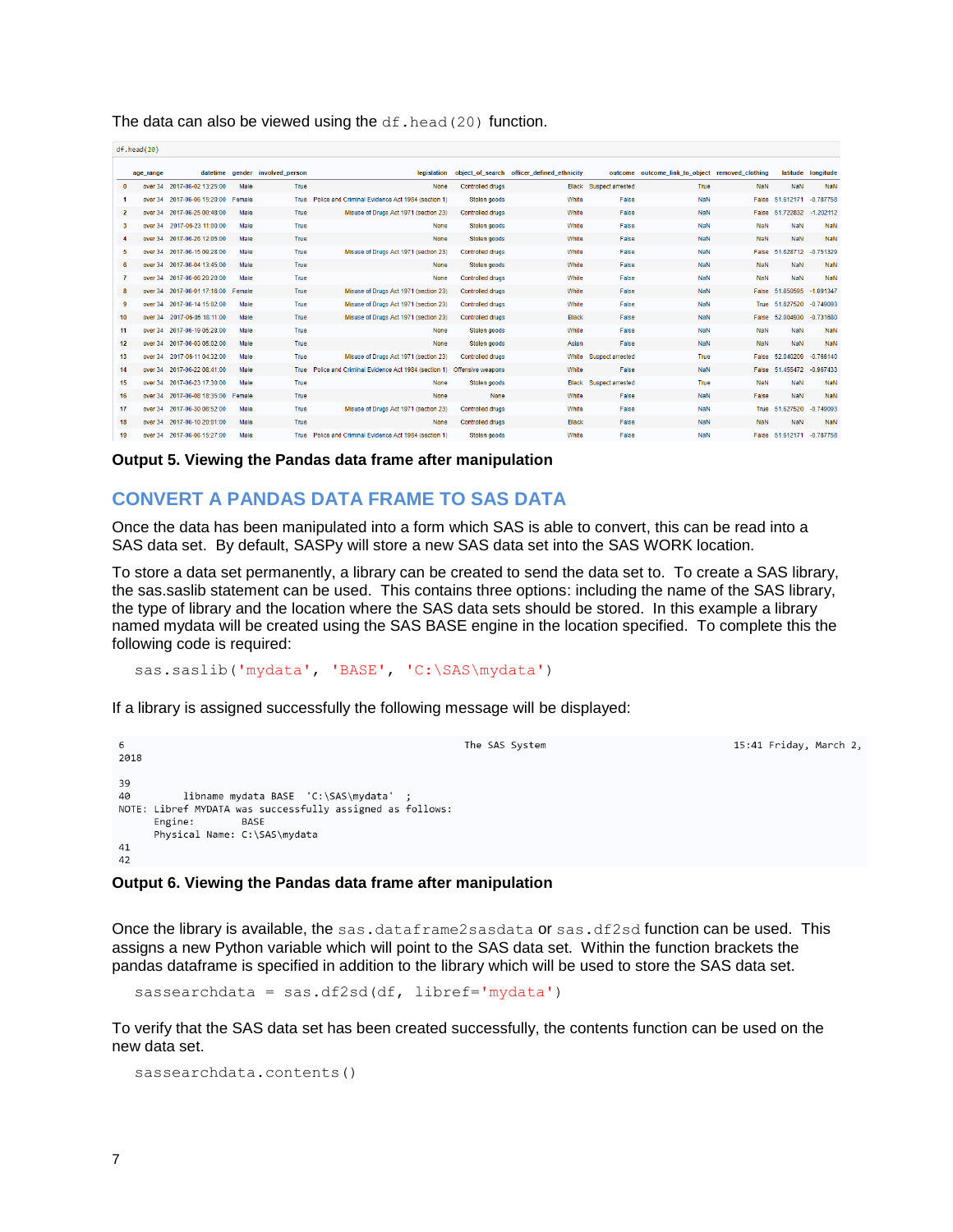If "The SAS System" is displayed at the top of the output, the pandas dataframe has been successfully converted to a SAS data set.

| The SAS System                |                           |                                   |                            |                             |        |                                                    |  |  |  |  |  |
|-------------------------------|---------------------------|-----------------------------------|----------------------------|-----------------------------|--------|----------------------------------------------------|--|--|--|--|--|
| <b>The CONTENTS Procedure</b> |                           |                                   |                            |                             |        |                                                    |  |  |  |  |  |
|                               |                           |                                   |                            |                             |        |                                                    |  |  |  |  |  |
| Data Set Name                 |                           | MYDATA_DF                         |                            | <b>Observations</b>         |        | 499                                                |  |  |  |  |  |
| <b>Member Type</b>            |                           | <b>DATA</b>                       |                            | <b>Variables</b>            |        | 12                                                 |  |  |  |  |  |
| Engine                        |                           | <b>BASE</b>                       |                            | Indexes                     |        | $\pmb{0}$                                          |  |  |  |  |  |
| <b>Created</b>                |                           | 06/03/2018 08:40:01               |                            | <b>Observation Length</b>   |        | 192                                                |  |  |  |  |  |
| <b>Last Modified</b>          |                           | 06/03/2018 08:40:01               |                            | <b>Deleted Observations</b> |        | $\pmb{0}$                                          |  |  |  |  |  |
| <b>Protection</b>             |                           |                                   |                            | Compressed                  |        | <b>NO</b>                                          |  |  |  |  |  |
| Data Set Type                 |                           |                                   |                            | <b>Sorted</b>               |        | <b>NO</b>                                          |  |  |  |  |  |
|                               | Label                     |                                   |                            |                             |        |                                                    |  |  |  |  |  |
| <b>Data Representation</b>    |                           | WINDOWS_64                        |                            |                             |        |                                                    |  |  |  |  |  |
| <b>Encoding</b>               |                           | wlatin1 Western (Windows)         |                            |                             |        |                                                    |  |  |  |  |  |
|                               |                           |                                   |                            |                             |        |                                                    |  |  |  |  |  |
|                               |                           |                                   |                            |                             |        | <b>Engine/Host Dependent Information</b>           |  |  |  |  |  |
|                               |                           | Data Set Page Size                |                            |                             |        | 65536                                              |  |  |  |  |  |
|                               |                           | Number of Data Set Pages          |                            |                             |        | 2                                                  |  |  |  |  |  |
|                               |                           | <b>First Data Page</b>            |                            |                             |        | 1                                                  |  |  |  |  |  |
|                               |                           | Max Obs per Page                  | 340                        |                             |        |                                                    |  |  |  |  |  |
|                               |                           | Obs in First Data Page            | 329                        |                             |        |                                                    |  |  |  |  |  |
|                               |                           | <b>Number of Data Set Repairs</b> |                            |                             |        | $\bf{0}$                                           |  |  |  |  |  |
|                               |                           | ExtendObsCounter                  |                            |                             |        | <b>YES</b>                                         |  |  |  |  |  |
|                               |                           | <b>Filename</b>                   | C:\SAS\mydata\_df.sas7bdat |                             |        |                                                    |  |  |  |  |  |
|                               |                           | <b>Release Created</b>            | 9.0401M4                   |                             |        |                                                    |  |  |  |  |  |
|                               |                           | <b>Host Created</b>               | X64_10PRO                  |                             |        |                                                    |  |  |  |  |  |
|                               |                           | <b>Owner Name</b>                 | AMADEUS\carrie.foreman     |                             |        |                                                    |  |  |  |  |  |
|                               |                           | <b>File Size</b>                  |                            |                             |        | <b>192KB</b>                                       |  |  |  |  |  |
|                               |                           | File Size (bytes)                 |                            |                             |        | 196608                                             |  |  |  |  |  |
|                               |                           |                                   |                            |                             |        | <b>Alphabetic List of Variables and Attributes</b> |  |  |  |  |  |
| $\#$                          | Variable                  |                                   |                            |                             |        |                                                    |  |  |  |  |  |
|                               |                           |                                   | <b>Type</b>                |                             | Len    | Format                                             |  |  |  |  |  |
| 1                             | age_range                 |                                   | Char                       |                             | 7      |                                                    |  |  |  |  |  |
| $\overline{\mathbf{2}}$       | datetime                  |                                   | Num                        |                             | 8      | E8601DT26.6                                        |  |  |  |  |  |
| 3                             | gender                    |                                   | Char                       |                             | 6      |                                                    |  |  |  |  |  |
| 4                             | involved_person           |                                   | Char<br><b>Num</b>         |                             | 5<br>8 |                                                    |  |  |  |  |  |
|                               | 11<br>latitude            |                                   |                            |                             |        |                                                    |  |  |  |  |  |
|                               | 5<br>legislation          |                                   |                            |                             |        |                                                    |  |  |  |  |  |
|                               | 12<br>longitude           |                                   |                            |                             |        |                                                    |  |  |  |  |  |
| $\boldsymbol{6}$              | object_of_search          |                                   | Char                       |                             | 35     |                                                    |  |  |  |  |  |
| $\boldsymbol{7}$              | officer_defined_ethnicity |                                   | Char                       |                             | 5      |                                                    |  |  |  |  |  |
| $\pmb{8}$                     | outcome                   |                                   | Char                       |                             | 44     |                                                    |  |  |  |  |  |
| 9                             | outcome_link_to_object    |                                   | Char                       |                             | 5      |                                                    |  |  |  |  |  |
| 10                            | removed_clothing          |                                   | Char                       |                             | 5      |                                                    |  |  |  |  |  |

**Output 7. The Contents Procedure within Jupyter Notebook**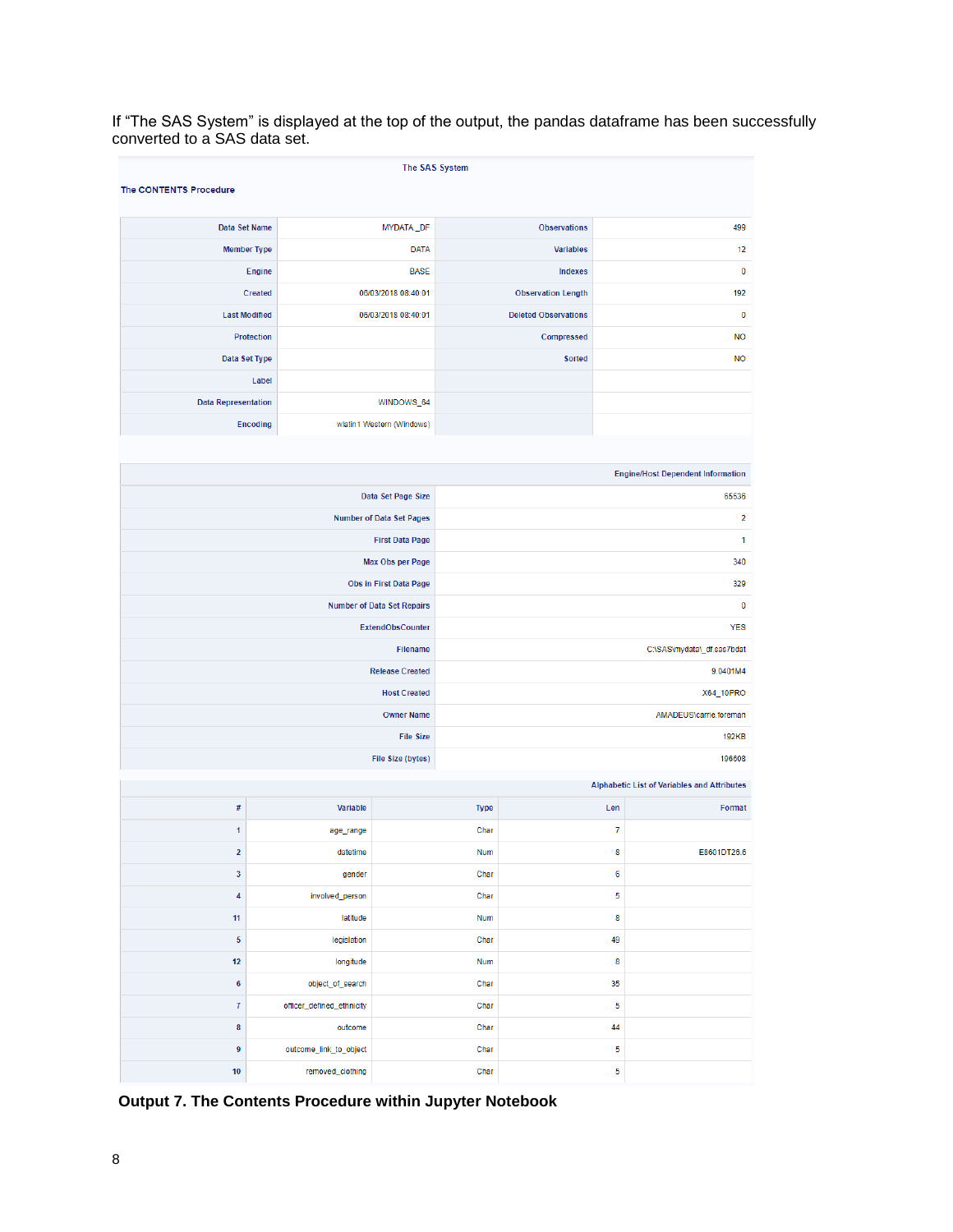# **SAS PROCEDURES, USING PYTHON CODE**

Now that the data is available within SAS, we can use Python code to source SAS procedures. A few procedures that are available include;

- **SGPLOT**
- PRINT
- **MEANS**
- **CONTENTS**

### **HEAD (PRINT PROCEDURE)**

To source the PRINT procedure, the head function can be used. Use the data set name followed by the head function and within the brackets specify the number of observations you would like to view. This will perform a PROC PRINT of the observations you would like to view. By not specifying a number within the brackets, only the first five observations will be displayed.

sassearchdata.head(8)

|               |                                 |             |                                 |                                                   |                         | <b>The SAS System</b>                              |                       |                                         |       |         |                    |
|---------------|---------------------------------|-------------|---------------------------------|---------------------------------------------------|-------------------------|----------------------------------------------------|-----------------------|-----------------------------------------|-------|---------|--------------------|
| Obs age_range |                                 |             | datetime gender involved person | legislation                                       |                         | object of search officer defined ethnicity outcome |                       | outcome link to object removed clothing |       |         | latitude longitude |
| over 34       | 2017-06-02T13:25:00.000000      | Male        | True                            | None                                              | <b>Controlled drugs</b> | <b>Black</b>                                       | Suspect arrested True |                                         | nan   |         |                    |
| 2 over 34     | 2017-06-06T15:20:00.000000      | Female True |                                 | Police and Criminal Evidence Act 1984 (section 1) | Stolen goods            | White                                              | False                 | nan                                     | False | 51.6122 | $-0.78776$         |
| 3 over 34     | 2017-06-25T00:48:00 000000 Male |             | True                            | Misuse of Drugs Act 1971 (section 23)             | <b>Controlled drugs</b> | White                                              | False                 | nan                                     | False | 51.7228 | $-1.20211$         |
| 4 over 34     | 2017-06-23T11:00:00.000000 Male |             | True                            | None                                              | Stolen goods            | White                                              | False                 | nan                                     | nan   |         |                    |
| 5 over 34     | 2017-06-26T12:05:00 000000 Male |             | True                            | None                                              | Stolen goods            | White                                              | False                 | nan                                     | nan   |         |                    |
| 6 over 34     | 2017-06-15T09:28:00.000000 Male |             | True                            | Misuse of Drugs Act 1971 (section 23)             | <b>Controlled drugs</b> | White                                              | False                 | nan                                     | False | 51,6287 | $-0.75133$         |
| $7$ over 34   | 2017-06-04T13:45:00.000000 Male |             | True                            | None                                              | Stolen goods            | White                                              | False                 | nan                                     | nan   |         |                    |
| 8 over 34     | 2017-06-06T20:20:00.000000 Male |             | True                            | None                                              | <b>Controlled drugs</b> | White                                              | False                 | nan                                     | nan   |         |                    |

### **Output 8. The PRINT procedure within Jupyter Notebook**

### **DESCRIBE (MEANS PROCEDURE)**

The MEANS procedure within SAS is used to generate summary statistics for any numeric variables within a SAS data set. The procedure allows users insight into the skewness of any data and identifies any variables which have missing values within the data set. The statistics produced by the procedure include:

- $\overline{N}$
- NMiss
- Median
- Mean
- **Standard Deviation**
- Minimum
- 25th Percentile
- 50th Percentile
- 75th Percentile
- Maximum

To source the MEANS procedure, the describe function can be used. This will produce all of the available statistics for all numeric variables within the stop and search data set.

```
sassearchdata.describe()
```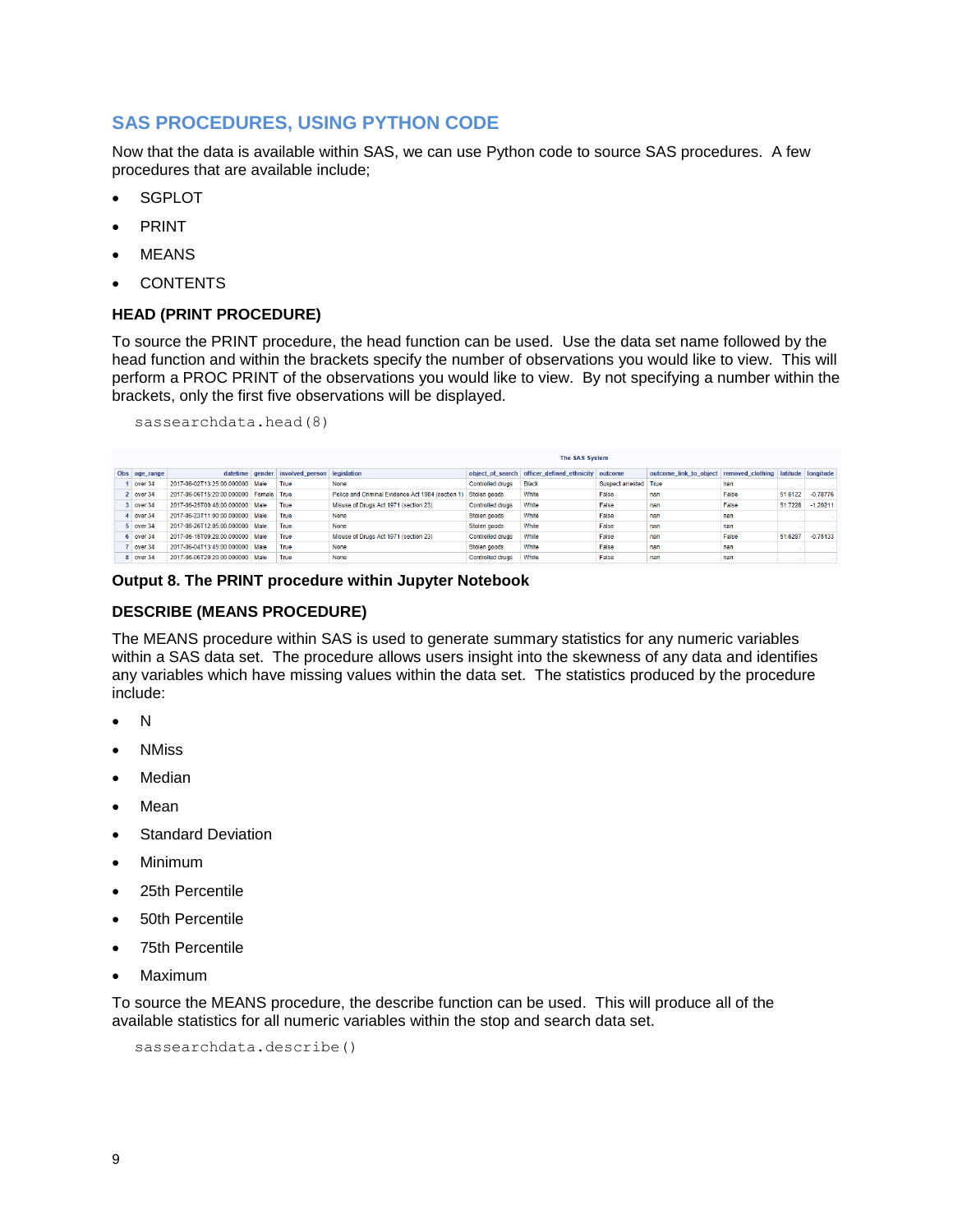The function produces the following SAS output:

|           | The SAS System<br><b>The MEANS Procedure</b> |               |             |             |                |                |             |             |             |             |  |  |  |  |  |
|-----------|----------------------------------------------|---------------|-------------|-------------|----------------|----------------|-------------|-------------|-------------|-------------|--|--|--|--|--|
| Variable  | N                                            | <b>N</b> Miss | Median      | Mean        | <b>Std Dev</b> | <b>Minimum</b> | 25th Pctl   | 50th Pctl   | 75th Pctl   | Maximum     |  |  |  |  |  |
| datetime  | 499                                          |               | 1813001460  | 1813109491  | 733649         | 1811896200     | 1812576540  | 1813001460  | 1813764780  | 1814481960  |  |  |  |  |  |
| latitude  | 330                                          | 169           | 51.612171   | 51.644976   | 0.258232       | 51.332407      | 51.449778   | 51.612171   | 51.802931   | 53.949318   |  |  |  |  |  |
| longitude | 330                                          | 169           | $-0.798114$ | $-0.941903$ | 0.262051       | $-1.751645$    | $-1.217150$ | $-0.798114$ | $-0.749093$ | $-0.549811$ |  |  |  |  |  |

### **Output 9. The MEANS procedure within Jupyter Notebook**

## **THE SGPLOT PROCEDURE**

The SGPLOT procedure is used to create plots or overlays on a set of axes. The procedure can be used to produce a range of plots including box plots, series plots, histograms, bar charts and heatmaps. The SAS SGPLOT procedure can be called using the bar or heatmap functions within SASPy.

### **Basic Bar Chart**

The bar function allows SAS to create bar charts based on the data using the SGPLOT procedure. The simple syntax for creating a bar chart using the bar function would be as follows:

sassearchdata.bar('gender')

This code creates a simple bar chart displaying the gender values within the data set and the frequency of each value within the data. To create multiple bar charts two options are possible. Multiple occurrences of the bar function within the same code cell would allow two bar charts to be created.

```
sassearchdata.bar('gender', title='Frequency of Individuals by Gender')
sassearchdata.bar('object of search', title='Frequency of Individuals by
Object of Search')
```
This would produce one bar chart for the frequencies of the genders within the data set. In addition to this, a second bar chart would also be produced detailing the frequency of each object of search appearing within the data.

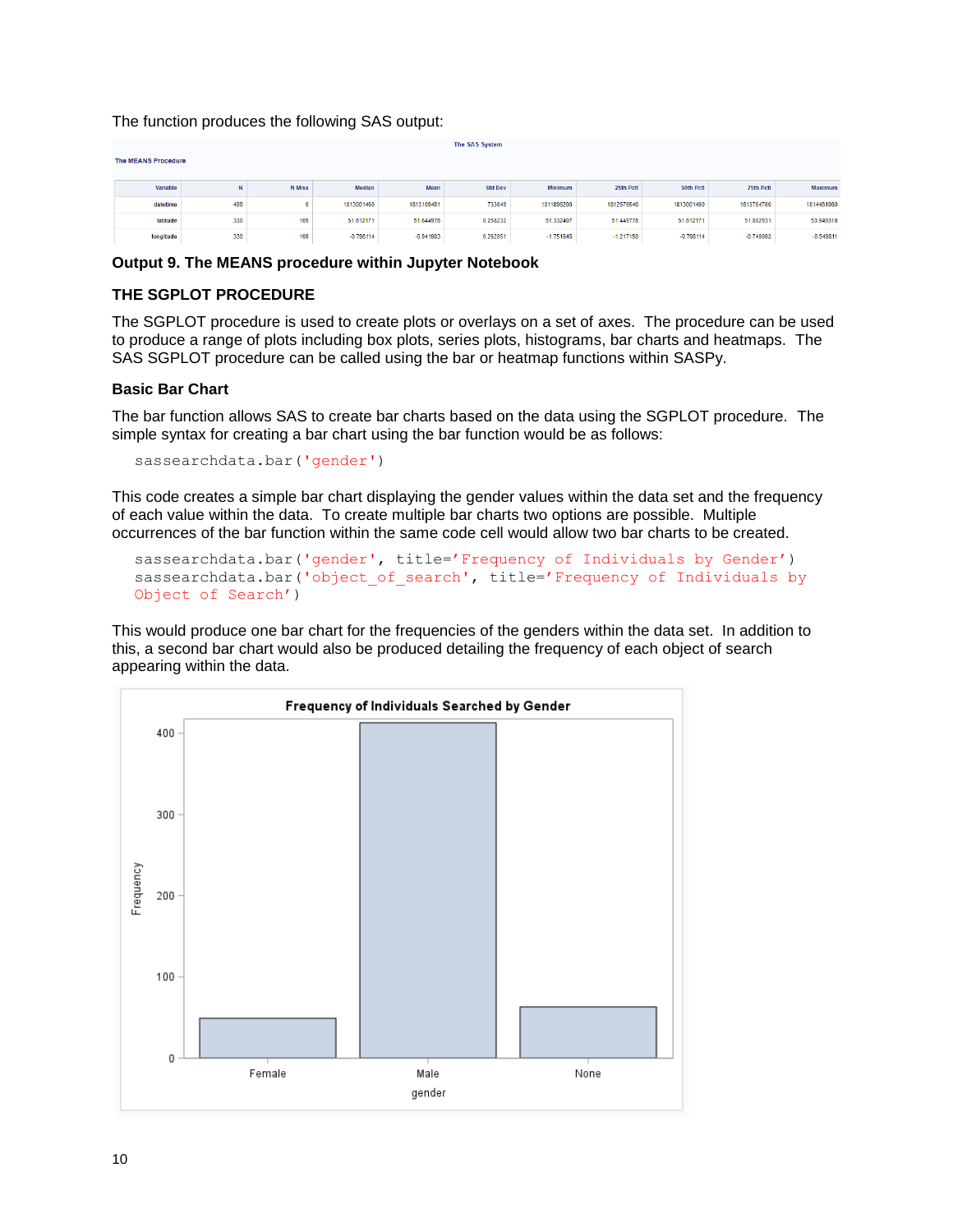

## **Output 10. Using the SGPLOT procedure within Jupyter Notebook to produce bar charts**

An alternative way of coding this, would be to use a for loop. We could enter the two variable names into a for loop and use the variable as an argument to the bar function:

```
for col in ['gender', 'object_of_search']:
     sassearchdata.bar(col)
```
### **Basic Heatmap**

The heatmap function also uses the SGPLOT procedure. Within the search data, we have readings which display the latitude and longitude of each stop and search. These values can be plot on a set of scales. A heatmap can be used to display this, with the intensity of the color determining the number of individuals which were stopped and searched within each area. To display a title for the heatmap, a title option can be added as an argument for the function after the variables have been specified. Using the gmaps module, it is possible to plot a heatmap over a Google Map to identify the locations of this data geographically.

```
sassearchdata.heatmap('latitude', 'longitude', title="Latitude vs 
Longitude")
```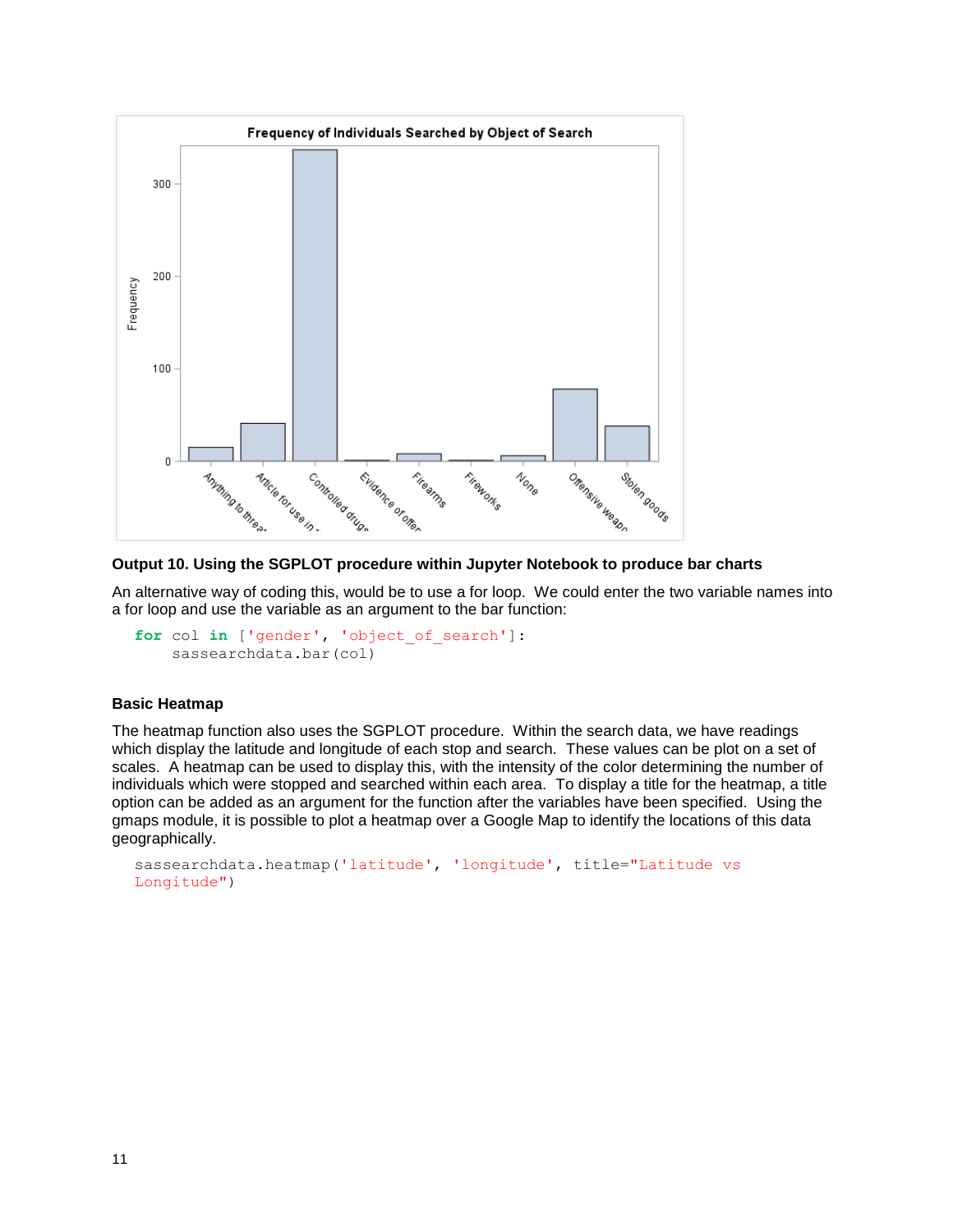The heatmap displays once the code has run:



**Output 11. Using the SGPLOT procedure within Jupyter Notebook to produce a heat map**

# **TEACH ME SAS**

For those who are not familiar with SAS programming, but are keen to learn the language, SAS have included a function which is bundled within SASPy named teach me SAS. It converts submitted Python SASPy code into the SAS language and displays this below the code cell. While the teach me SAS function is active, SAS will no longer run the code, but instead will give the SAS equivalent of any Python code run.

To activate teach\_me\_SAS the function needs to be assigned to the value of True:

```
sas.teach me SAS(True)
```
We can now run the same Python code as we used previously to display the SAS procedure steps which were generated by these functions.

## **HEAD (PRINT PROCEDURE)**

On running the head function, SAS runs a Proc PRINT. With teach me SAS switched on, we can see that the head method generates a Proc PRINT step with the obs=10 data set option, corresponding to the number within the brackets of the function. If no number is specified, this defaults to the first five observations instead.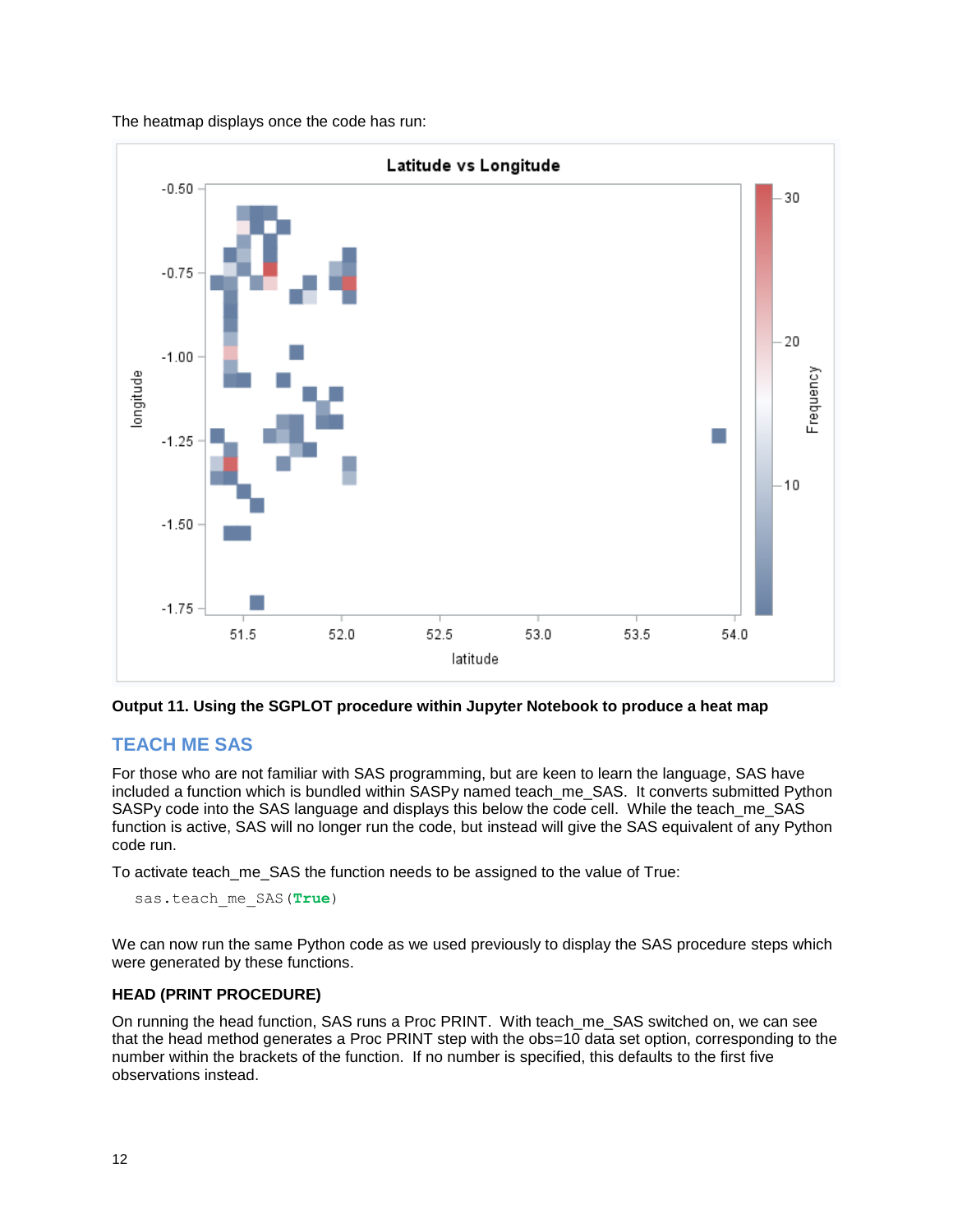sassearchdata.head(10)

proc print data=mydata.\_df(obs=10);run;

### **Display 2. Teach\_me\_SAS: The PRINT procedure**

### **DESCRIBE (MEANS PROCEDURE)**

In the previous section we ran a describe function on the sassearchdata data as below:

sassearchdata.describe()

By running the code with the teach me\_SAS function active, we can look at the SAS code which was run for this procedure. The is shown below:

sassearchdata.describe()

proc means data=mydata.\_df stackodsoutput n nmiss median mean std min p25 p50 p75 max;run;

### **Display 3. Teach\_me\_SAS: The MEANS Procedure**

Proc MEANS generates default statistics including n, median, mean and standard deviation for all numeric variables. In addition to this, the STACKODSOUTPUT option has been added to the list of options enabling the Jupyter Notebook to resemble the default output from a Proc MEANS. In addition to this, the STACKODSOUTPUT option allows all the analysis variables to be stacked in one column and adds a new column for each statistic within the table.

### **THE SGPLOT PROCEDURE**

On running the bar function, we can see that two Proc SGPLOTs are run. This produces two bar charts of the data using the vbar statement to define gender as the bars within the first bar chart and object\_of\_search for the second.

```
sassearchdata.bar('gender', title='Frequency of Individuals Searched by Gender')
sassearchdata.bar('object of search', title='Frequency of Individuals Searched by Object of Search')
```

```
proc sgplot data=mydata._df;
       vbar gender;
        title "Frequency of Individuals Searched by Gender";
run;
title:
proc sgplot data=mydata. df;
        vbar object of search;
        title "Frequency of Individuals Searched by Object of Search";
run;title:
```
### **Display 4. Teach\_me\_SAS: The SGPLOT procedure – Bar Chart**

The heatmap function also produces a Proc SGPLOT of the data. Within this procedure the first variable specified is assigned to the x axis with the second being assigned to the y axis. The equivalent code to complete this within SAS is displayed below the box.

sassearchdata.heatmap('latitude', 'longitude', title="Latitude vs Longitude")

```
proc sgplot data=mydata._df ;
        heatmap x=latitude y=longitude;
        title 'Latitude vs Longitude';
run;
title;
```
**Display 5. Teach\_me\_SAS: The SGPLOT procedure - Heatmap**